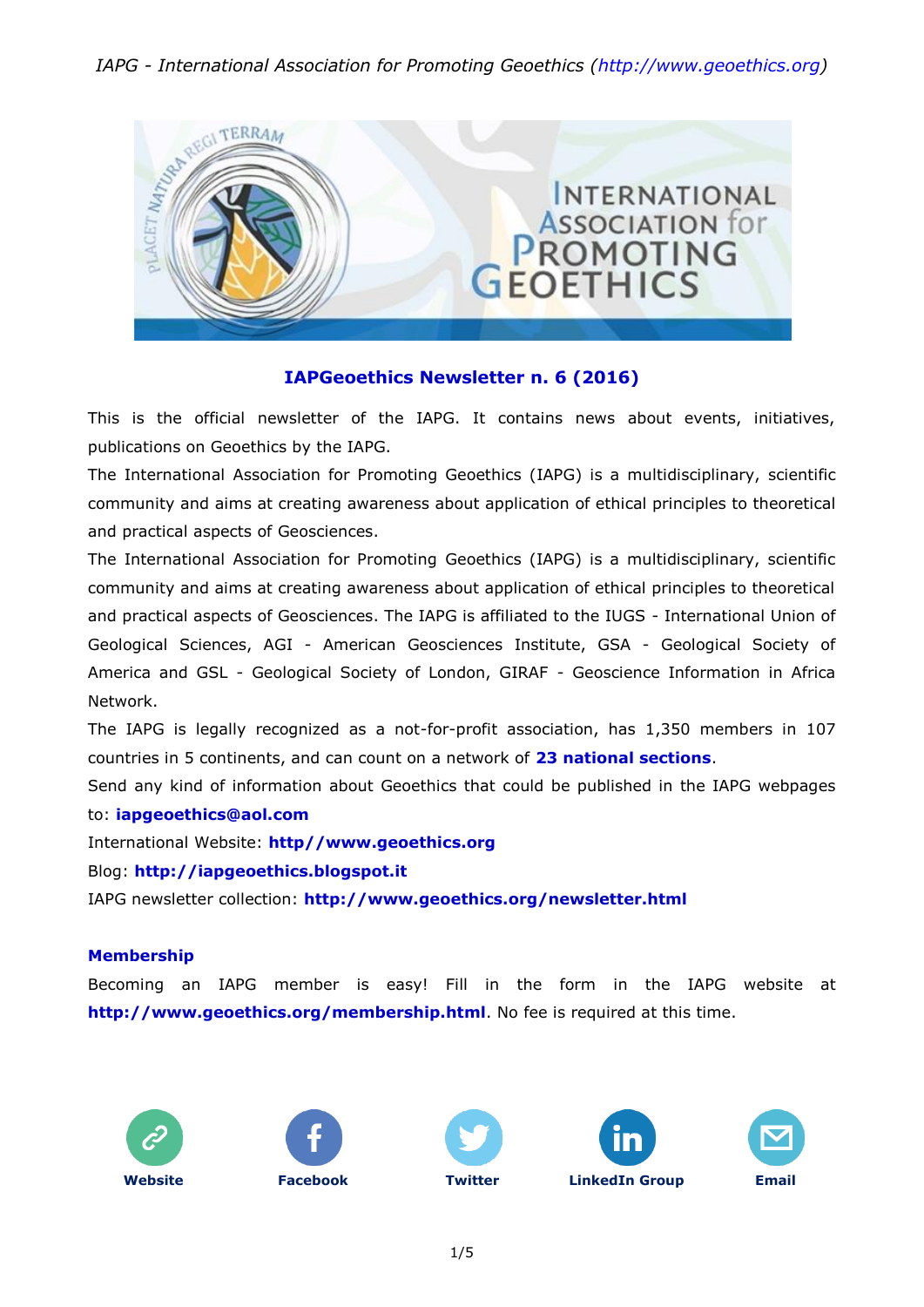### **SUMMARY**

| - Call for abstracts and grants      | pag. |    |
|--------------------------------------|------|----|
| - Report on IAPG activities for IUGS | pag. | 4  |
| - New partnership                    | pag. | 4  |
| - Cape Town Statement on Geoethics   | pag. | 5. |
| - Season's Greetings                 | pag. | 5  |
|                                      |      |    |

# **CALL FOR ABSTRACTS AND GRANTS**



### **GEOETHICS AT THE EGU GENERAL ASSEMBLY 2017**

### **CALL FOR ABSTRACTS**

Vienna (Austria) 23-28 April 2017

IAPG - International Association for Promoting Geoethics organizes the session:

#### EOS14 "**[Geoethics: ethical, social and cultural implications of geoscience knowledge,](http://www.geoethics.org/egu2017-eos14)  [education, research and practice](http://www.geoethics.org/egu2017-eos14)**".

The conveners invite abstracts on both practical and theoretical aspects of geoethics, including case studies. The aim of the session is to develop ethical and social perspectives on the challenges arising from human interaction with natural systems, to complement technical approaches and solutions, and to help to define an ethical framework for geoscientists' research and practice in addressing these challenges.

This session is organized in collaboration with GSL - Geological Society of London.

Convenership: Silvia Peppoloni, Nic Bilham, Martin Bohle, Giuseppe Di Capua, Eduardo Marone

**[More information and abstract submission](http://www.geoethics.org/egu2017-eos14) Deadline: 11 January 2017**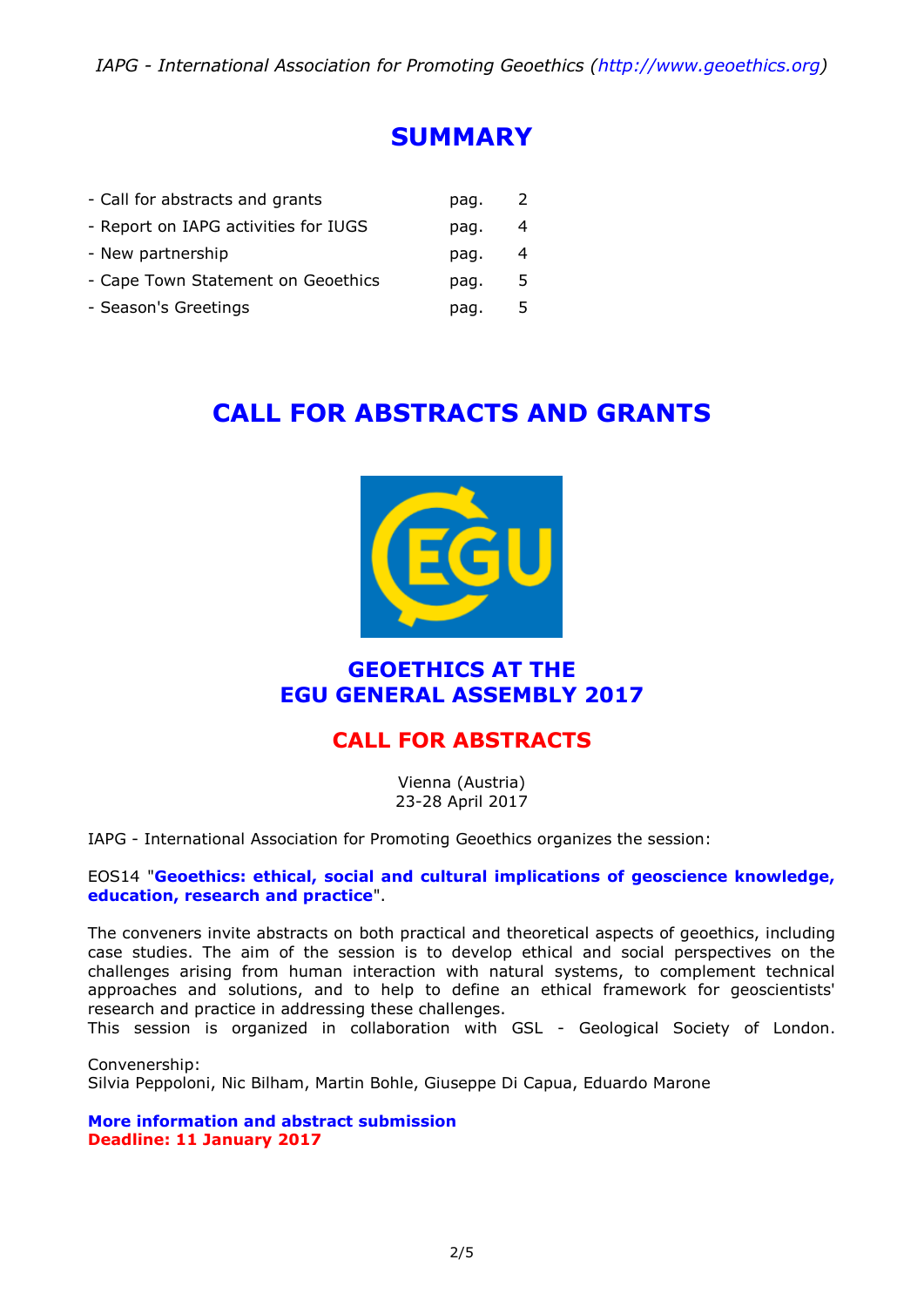*IAPG - International Association for Promoting Geoethics [\(http://www.geoethics.org\)](http://www.geoethics.org/)*



### **GRANTS FOR 5 ABSTRACTS ON GEOETHICS AT EGU 2017**

Thanks to a donation by Martin Bohle (Corresponding Citizen Scientist), the **IAPG will support the participation of 5 young geoscientists from low-income countries at the EGU General Assembly 2017**, by covering the APC - Abstract Processing Charge (Euros 40,00), if they will submit an abstract in the IAPG session EOS14 on Geoethics (see the call for abstracts).

#### **RULES**:

A) Abstracts must be sent to Martin Bohle [\(Martin.Bohle@ec.europa.eu\)](mailto:Martin.Bohle@ec.europa.eu?subject=EGU%202017%3A%20financial%20support%20-%20session%20EOS14) and Giuseppe Di Capua [\(giuseppe.dicapua@ingv.it\)](mailto:giuseppe.dicapua@ingv.it?subject=EGU%202017%3A%20financial%20support%20-%20session%20EOS14) by **31 December 2016**. Authors must indicate first name, last name, date of birth, country, affiliation and email address.

B) Giuseppe Di Capua, treasurer of the IAPG, will check that the eligibility criteria (i): <=35 years at date of opening of EGU General Assembly 2017 (23 April 2017), and ii): affiliated to an institution/organization situated in a low-income country (see list of the World Bank);

C) By 5 January 2017, Martin Bohle will rank the abstracts in view of two criteria: i) scientific quality and ii) relevance; the two criteria have equal weight; in case of a tied situation a fair gender balance within the group selected awardees will be aimed at by Martin Bohle;

D) The list of applications and outcome of selection procedure will be published on the IAPG Website.

E) Abstracts will be submitted and paid directly by Martin Bohle on behalf of authors.

We wait for your abstracts!

Thanks again to Martin Bohle for his generous sponsorship.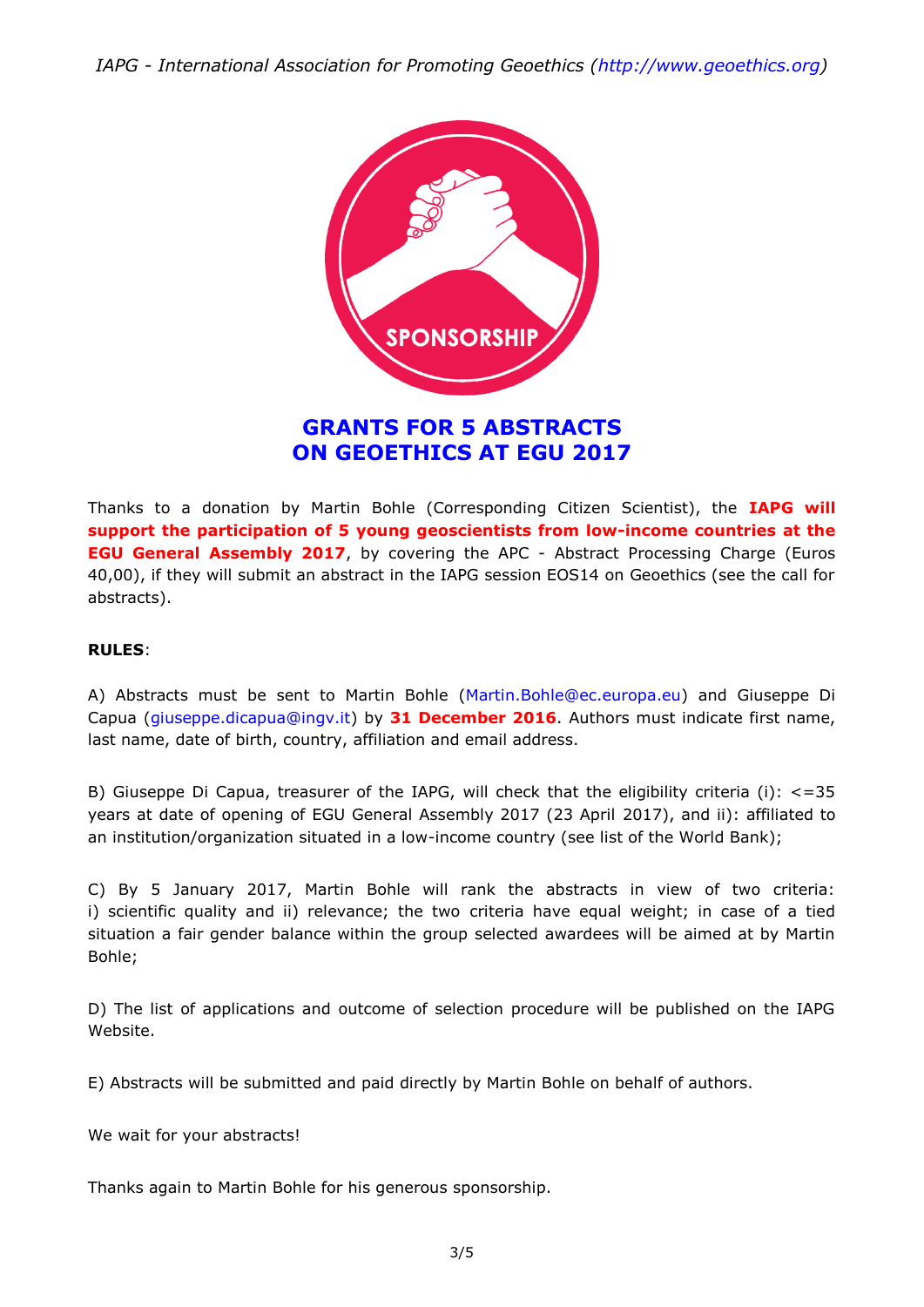# **REPORT ON IAPG ACTIVITIES FOR IUGS**



IAPG has submitted its annual report to IUGS - International Union of Geological Sciences, as affiliated organization.

2016 has been a memorable year for IAPG and numerous activities to promote geoethics have been already planned for 2017.

Stay tuned!

#### **[Download the IAPG Report 2016](http://media.wix.com/ugd/5195a5_6c1049d044eb42759d78f0643f16b9ae.pdf) [\(pdf file\)](http://media.wix.com/ugd/5195a5_6c1049d044eb42759d78f0643f16b9ae.pdf)**

## **NEW PARTNERSHIP**



IAPG is recognized as a global partner of IYGU - International Year of Global Understanding from 13 December 2016.

IYGU has been proclaimed by the International Councils of the Natural, Social, and Human Sciences: ICSU - International Council for Science, ISSC - International Social Science Council and CIPSH - International Council for Philosophy and Human Sciences.

IYGU website: **[http://www.global-understanding.info](http://www.global-understanding.info/)**

The December IYGU Newsletter is now available at:<http://eepurl.com/crxsp5>